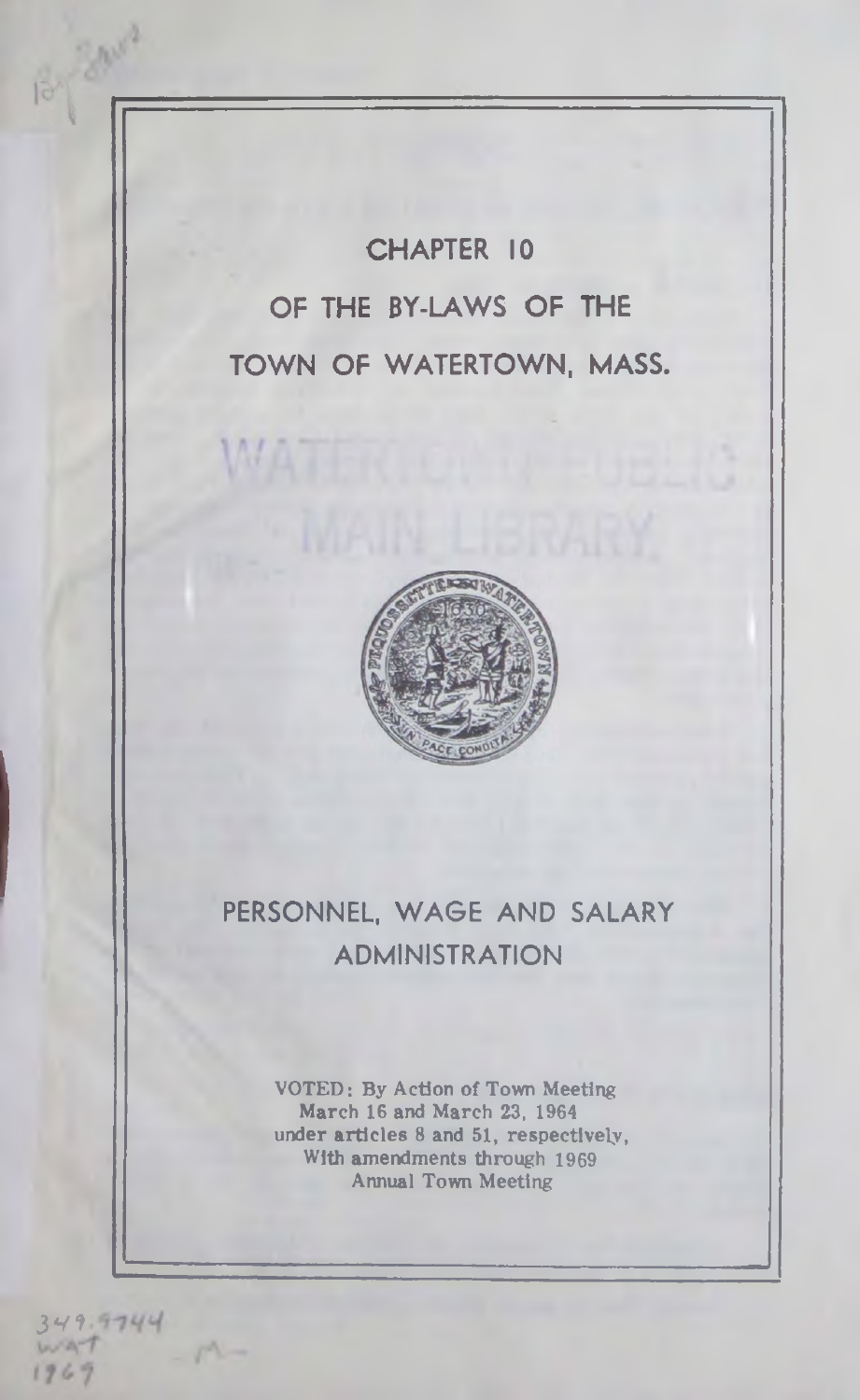## **CHAPTER 10**

# **PERSONNEL, WAGE AND SALARY ADMINISTRATION**

## **SECTION 1. AUTHORIZATION**

**Pursuant to the authority contained in Sections 108A and 108C of Chapter 41 of the General Laws there shall be established plans, which may be amended from time to time by vote of the Town at an Annual Town Meeting; (a) classifying positions in the service of the Town other than those filled by popular election, those under the jurisdiction of the School Committee, those for which incumbents render contractual services which are not provided during regularly established working hours and those which are essentially seasonal with respect to the duties which the incumbents perform and which do not appear in Schedule A of Section 7 following, into groups and classes doing substantially similar work or having substantially equal responsibilities; (b> authorizing a compensation plan for positions in the classification •Ian; (c) providing for the administration of said classification and compensation plans and; (d) establishing certain working conditions and fringe benefits for employees occupying positions in the classification plan.**

**The classification of positions which are subject to the Welfare Compensation Plan of the Commonwealth of Massachusetts and the schedule of rates therefor effective July 1, 1963 with subsequent amendments, if any, and the provisions of Section 47D of Chapter 31 of the General Laws relating to the application of rates set forth in the aforementioned Welfare Compensation Plan are hereby incorporated by reference.**

**The maximum salary rate for any position subject to the Welfare Compensation Plan may, however, be exceeded upon recommendation by the Board of Public Welfare with approval of the Personnel Board and the appropriate agency or agencies of the Commonwealth.**

## **SECTION 2. DEFINITIONS**

**As used in this by-law, the following words and phrases shall have the following meanings unless a different construction is clearly required by the context or by the laws of the Commonweed th :**

**"Administrative Authority," the elected or appointed official or board, having jurisdiction over a function or activity;**

**"Board," the Personnel Board as defined in Section 3;**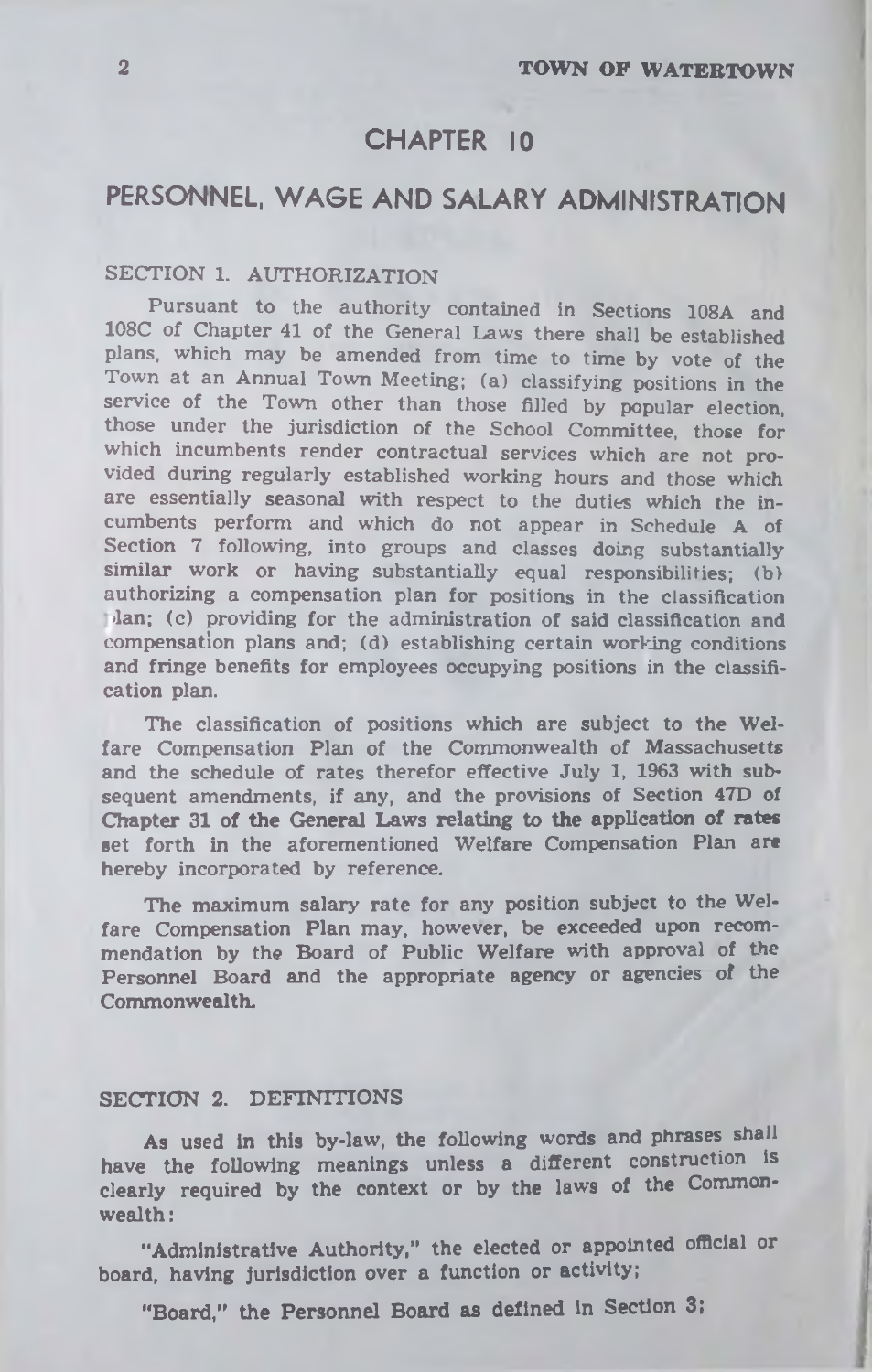"Class," a group of positions in the Town service sufficiently similar in respect to duties and responsibilities so that the same descriptive title may be used to designate each position allocated to the class, that the same qualifications shall be required of the incumbents, that the same tests of fitness may be used to choose qualified employees and that the same scale of compensation can be made to apply with equity;

"Classification Plan," class titles appearing in Schedule A of Section 7 of this by-law plus class specifications which are on file with the Personnel Board and which are hereby incorporated by reference;

"Compensation Grade," a range of salary or wage rates appearing in Schedules B, C, D or E of Section 7;

"Compensation Plan," Schedules B, C, D and E in Section 7;

"Continuous Employment," employment (either full-time or part-time) requiring a predetermined minimum work week and uninterrupted except for required military service and for authorized vacation or other leave of absence;

"Depa tment," any department, board committee commission or other agency of the Town subject to this by-law;

"Employee," an employee of the Town occupying a position in the classification plan;

"Full-time Employee," an employee retained in full-time employment;

"Full-time Employment," employment for not less than 7.5 hours per diem for five days a week for fifty-two weeks per annum, minus legal holidays and authorized vacation leave, sick leave and other leave of absence;

"Group," or "Occupational Group," a group of classes designated by occupation as appearing in Schedule A of Section 7;

"Increment," the dollar difference between step rates;

"Maximum Rate," the highest rate in a range which an employee normally is entitled to attain;

"Minimum Rate," the rate in a range which Is normally the hiring rate of a new employee;

"Part-time Employee," an employee retained in part-time employment;

"Part-time Employment," employment for less than full-time weekly employment;

"Permanent Employee," an employee retained in continuous employment in a permanent position;

"Permanent Position," a full-time or part-time position in the Town service which has required or which is likely to require the services of an incumbent in continuous employment for a period of fifty-two calendar weeks: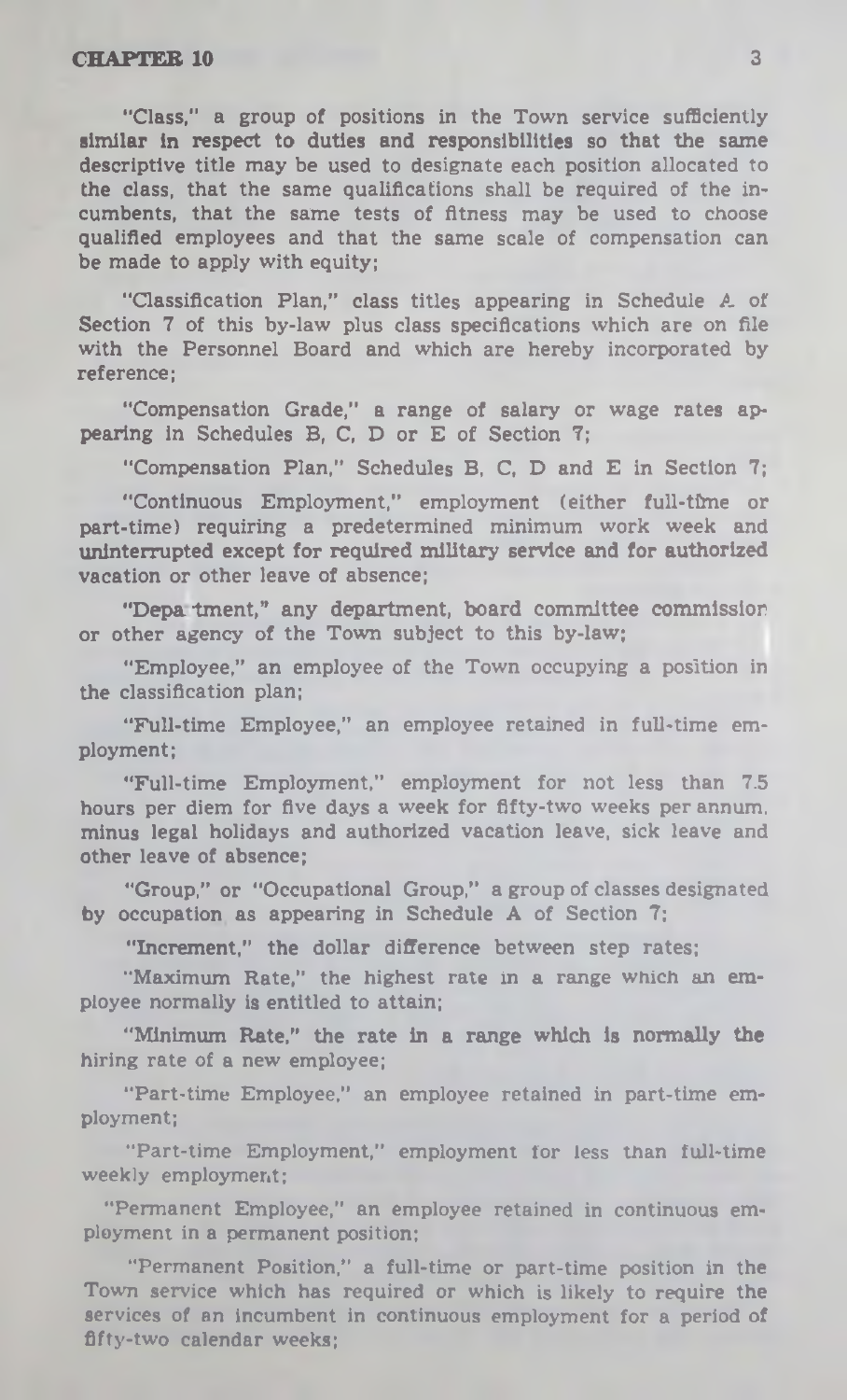"Personal Rate," a rate above the maximum rate applicable **only to a designated employee;**

**"Position,'' an office or post of employment in the Town service with duties and responsibilities calling for the full-time, part-time or seasonal employment of one person in the performance and exercise thereof;**

**"Promotion," a change from a position of lower class and compensation grade to a position with greater responsibilities in a higher class and compensation grade;**

**"Range," the dollar difference between minimum and maximum rates;**

**"Rate," a sum of money designated as compensation for personal services on an hourly, daily, weekly, monthly, annual or other basis;**

**"Regular Employee," an employee who has worked thirty weeks in the aggregate during the twelve consecutive months ending May 31st of any calendar year;**

**"Seasonal Employment," employment for less than full-time annual employment;**

**"Step Rate," a rate in a range of a compensation grade;**

**"Temporary Employee," an employee retained in a temporary position or in a permanent position in probationary or acting status;**

**"Temporary Position," a position in the Town service which requires or is likely to require the services of one incumbent for a period less than fifty-two calendar weeks in continuous employment;**

**"Town," the Town of Watertown.**

### **SECTION 3. PERSONNEL BOARD**

**(a; There shall be a Personnel Board consisting of five members, responsible for the administration of the classification and compensation plans. One member shall be a member of the Finance Committee, and four shall be citizens at large of the town. Appointments to the Personnel Board shall be made by the Moderator.**

**(Amended March 29. 1969, Art. 15)**

**(b) In making these appointments the Moderator shall give consideration to the personal qualifications of those citizens, who will best meet the responsibility of the Board to represent both Town employees and taxpayers. If possible, the make-up of the Board shall consist of members professionally qualified who are familiar with the principles and experienced in the methods and practices of labor relations and personnel administration.**

**(c) The terms of office of members of the Board shall be as follows: The member of the Board of Selectmen, the member ®f**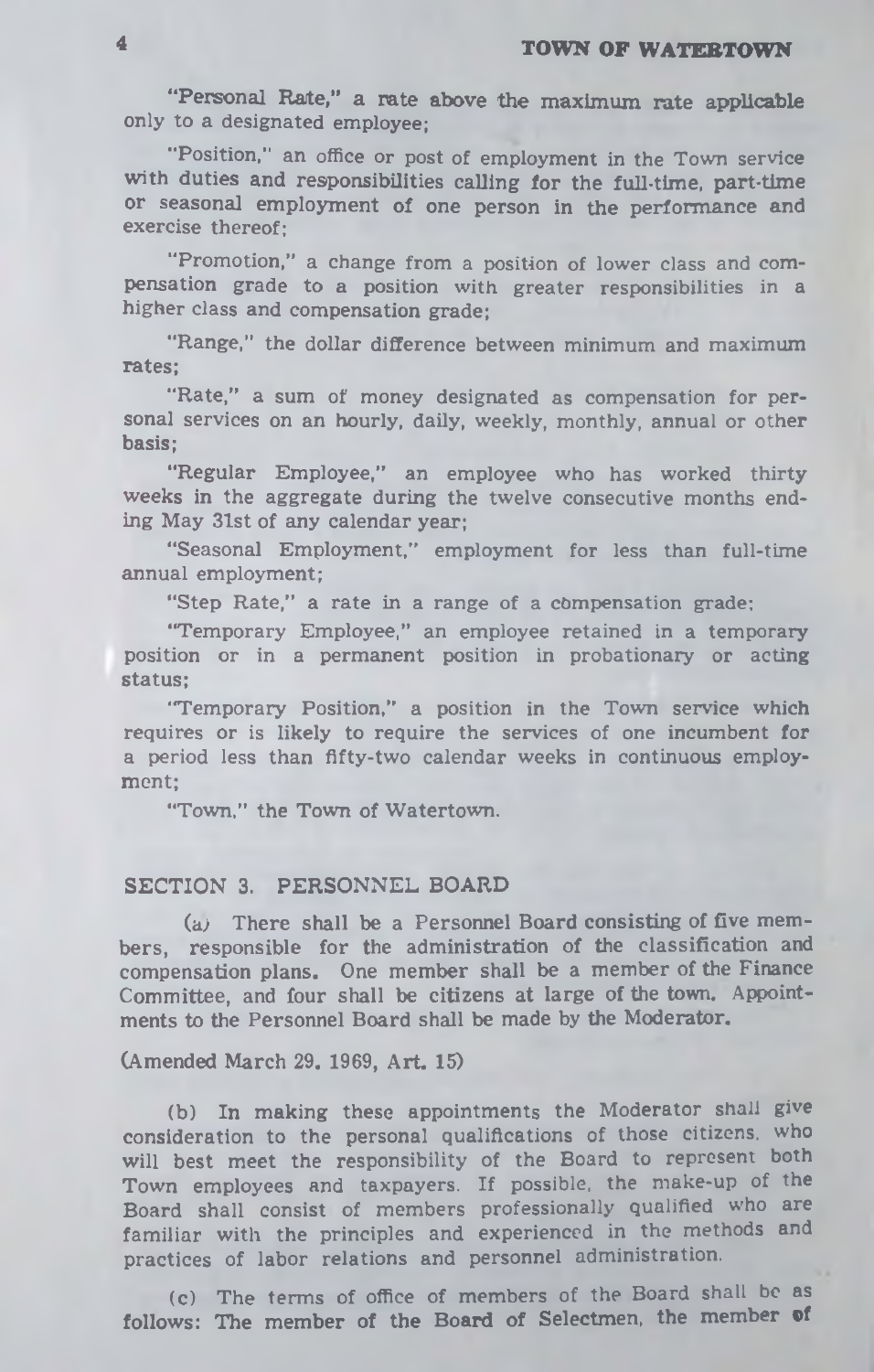the Finance Committee and the member of the Town employees shall serve for a term of one year. One citizen to be appointed for a term of one year, and one citizen shall be appointed for a term of two years, and two citizens shall be appointed for terms of three years. Upon expiration of the first terms of said citizen members, their successors shall be appointed for terms of three years.

The members in office at the time of adoption of this by-law shall continue to hold office until their successors have been appointed and qualified.

(d) The Board shall administer the plans and shall establish such procedures as it deems necessary for the proper administration thereof.

(e) Forthwith after its appointment and annually, the Board shall meet and organize by electing a chairman and appointing a' secretary who shall be a member of the Board. A majority of the Board shall constitute a quorum for the transaction of business. A majority of the Board shall determine the action the Board must take in all matters which it is authorized or required to pass under this by-law.

(f) The Board may employ assistance and incur expenses as it deems necessary subject to the appropriation of funds therefor. It shall appoint a clerk. (Amended March 18, 1969, Art. 16)

(g) The clerk of the Board shall maintain adequate personne' records of all employees occupying positions subject to the classifi cation and compensation plans.

ih) The Board from time to time, of its own motion, shall investigate the work features and rates of salaries or wages of any or all positions subject to the provisions of this by-law. Such reviews shall be made at such intervals as the Board deems necessary and, to the extent which the Board considers practicable, shall include all occupational groups in the classification plan.

(i) The Board shall maintain written Job descriptions or specifications of the classes In the classification plan, each consisting of a statement describing the essential nature of the work and the characteristics that distinguish the class from other classes. The description for any class shall be construed solely as a means of identification and not as prescribing what the duties or responsibilities of any position shall be, or as modifying, or In any way affecting, the power of any administrative authority, as otherwise existing, to appoint, to assign duties to, or to direct and control the work of any employee under the Jurisdiction of such authority.

(j) Upon recommendation of a department head, supported by evidence in writing of special reasons and exceptional circumstances satisfactory to the Board, the Board may authorize an entrance rate higher than the minimum rate for a position, and/or such other variance in the compensation plan as it may deem necessary for the proper functioning of the services of the Town. No variance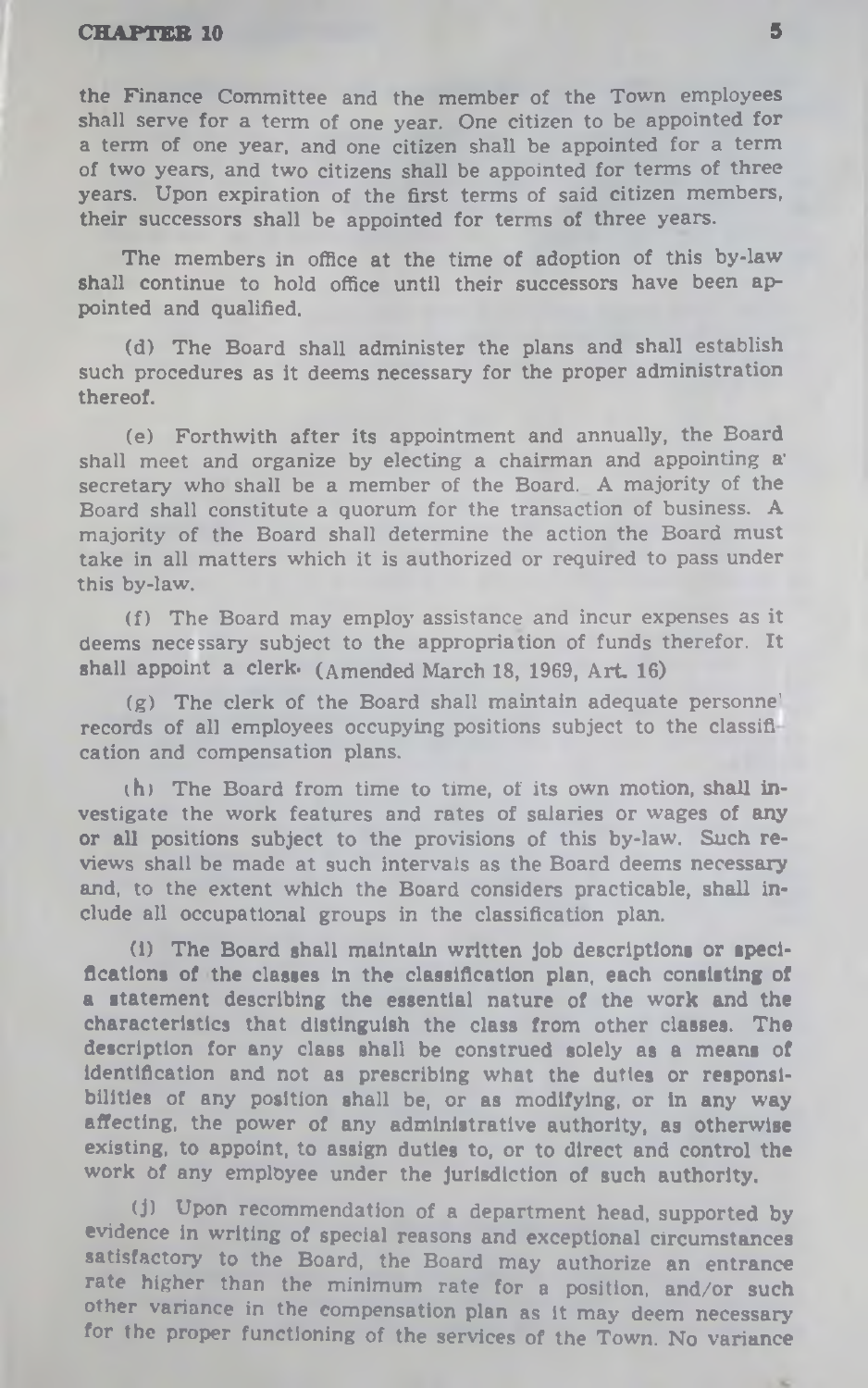**shall become effective unless, or until, the necessary funds have been appropriated therefor.**

Initial employment in the library service in any of the pro**fessional positions or classifications included in Section 7 may be at rates above the minimum rate shown, when, in the Judgment of the Trustees of the Free Public Library prior experience and training justifies such rate, and the authorization of the Board in such cases shall not be required.**

**(k) The Board shall make an annual report in writing to the** Board of Selectmen and the Finance Committee not later than the fourth Monday prior to the first business meeting of the Annual Town Meeting.

### SECTION 4. CLASSIFICATION PLAN

(a) All positions in the service of the Town except those excluded by Section **1** are hereby classified by **titles appearing in** Schedule A of Section 7 which is made a part hereof. These classes of positions shall constitute the classification plan for paid **Town** services.

(b) The title of each class, as established by the classification plan, shall be the official title of every position allocated to the class and the official title of each incumbent of a position so allocated, and shall be used to the exclusion of all others on payrolls, budget estimates and other official records and reports pertaining to the position.

(c) The title of a position which is held by an employee with a dual or a multiple Civil Service rating shall be that recommended by the employee's department head, or by the administrative authority having jurisdiction over the organization unit to which the employee is assigned.

**(d)** W henever a new position is established, or the duties of **an existing position are so changed that** in effect a new position is created, upon presentation of substantiating data satisfactory to **the Personnel Board, the Board shall allocate such new or changed** position to its appropriate class.

**(e)** No position may be reclassified until the Personnel Board shall have determined such reclassification to be consistent with **the** classification plan.

#### **SECTION 5. COMPENSATION PLAN**

**(a) The compensation plan shall consist of Schedules B, C, D and E of Section 7 which provide minimum and maximum salaries or wages for certain of the classes in the classification plan. The**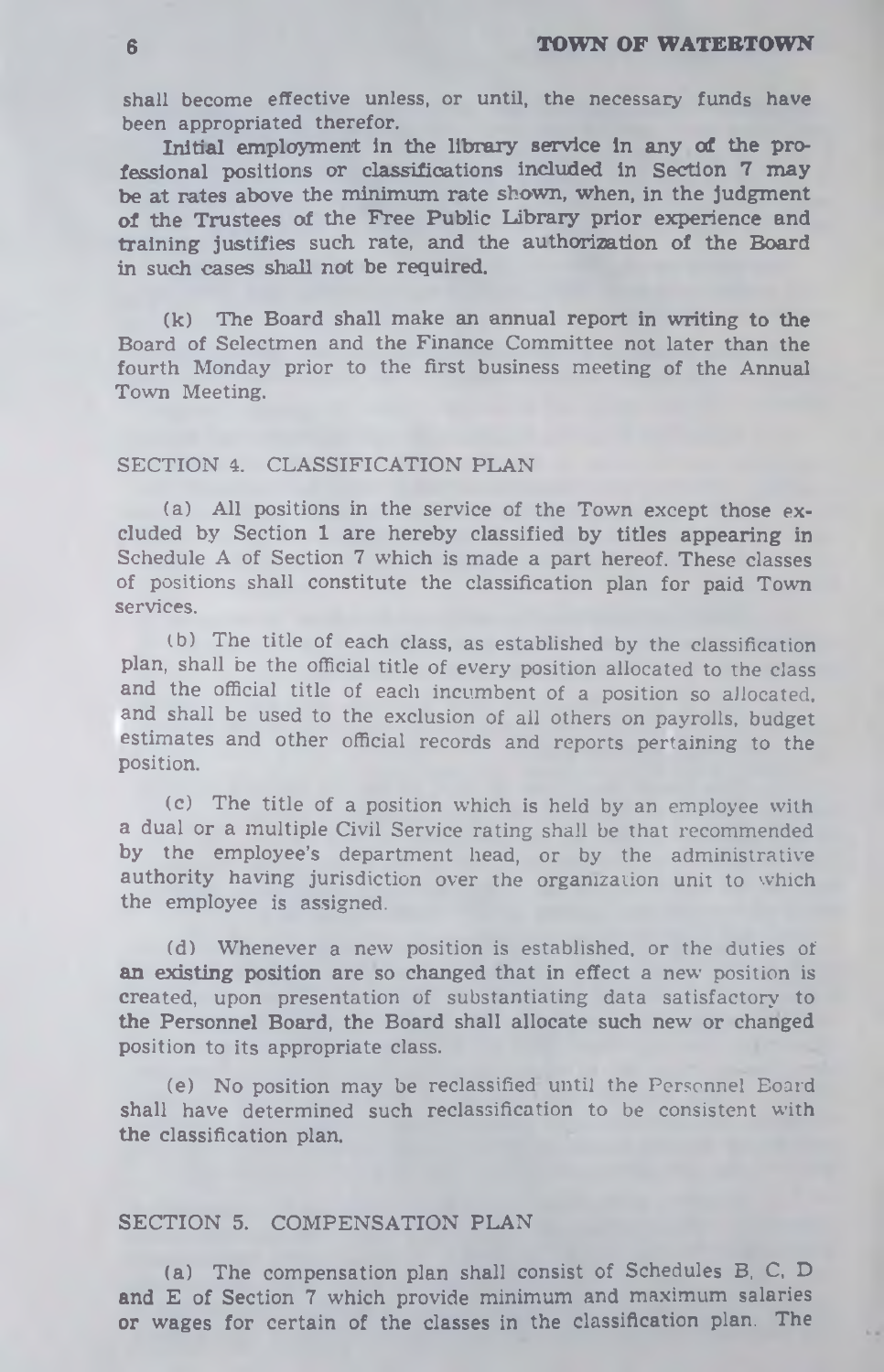salary range of a class shall be the salary range of all positions allocated to the class.

(b) Each employee shall continue to be paid on the same basis as in effect at the time of adoption of this by-law unless otherwise provided in the compensation plan.

(c) No administrative authority shall fix the salary of any employee in a position in the classification plan except in accordance with the compensation plan.

(d) No person shall he paid as an employee in any position subject to the provisions in the classification plan under any title other than those appearing in Schedule A of Section 7.

(e) An employee in continuous employment in a class appearing on Schedules B, C, D or certain grades of Schedule E of Section 7 shall receive the increment between his present rate and the next higher step rate as follows:

- (1) Beginning with the pay period following completion of twelve months service at the minimum or other rate if a rate other than the minimum is authorized as his hiring rate.
- (2) Thereafter twelve months from the date of his previous increase until he attains the maximum rate of the range of the compensation grade to which his class is assigned.

(f) An employee receiving a promotion to a vacant position or to a new position as defined in Section  $4(c)$  shall, upon assignment resulting from such promotion, receive the rate in the compensftion grade of the vacant or new position next above his existing rate. If the resulting adjustment does not equal \$100.00 for a position class assigned to Schedule B or \$ .05 for a position class assigned to Schedule D, the adjustment shall be to the second rate above the existing rate but within the compensation grade of the vacant or new position.

(g) The employee receiving a promotion and adjustment in rate pursuant to the provisions of the preceding sub-section shall receive the next increment of his compensation grade following completion of twelve months at the rate resulting from the promotion.

(h) The employee who is transferred to *A* similarly rated or to a lower rated position for the convenience of the Town, shall enter the new position at his rate in the position from which he is transferred.

(i) Each administrative authority shall include in its estimates, required by the provisions of Section 59 of Chapter 41 of the General Laws, a pay adjustment section setting forth in detail the amounts which will be required for anticipated pay adjustments during the ensuing year and shall furnish a copy thereof to the Board.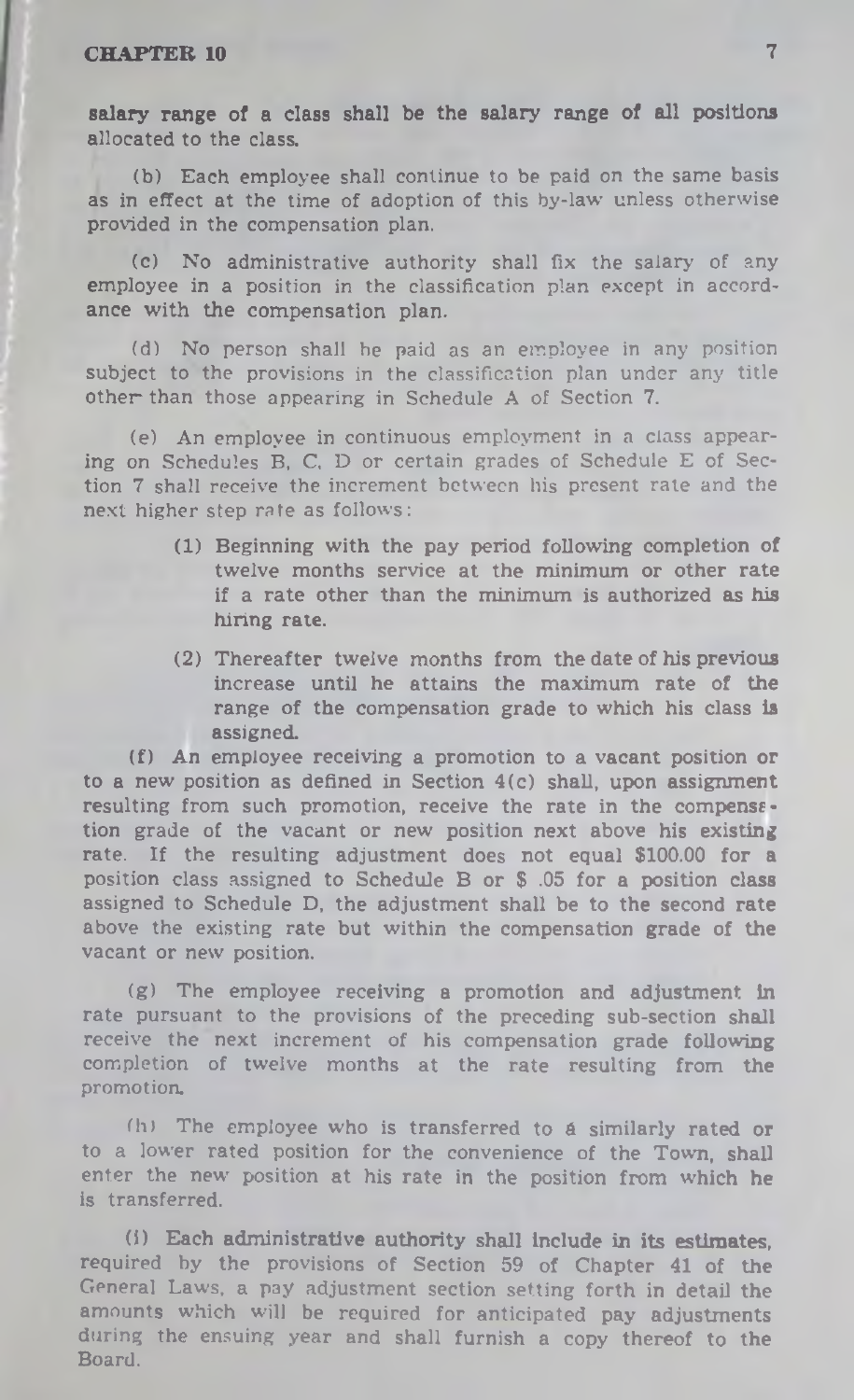#### **SECTION 6. AMENDMENT OF THE PLANS**

**(a) The classification plan and/or the compensation plan and/or other provisions of this by-law may be amended by vote of the Town at an Annual Town Meeting in the same manner as other by-laws of the Town may be amended. However, no amendment shall be considered or voted on by Town Meeting unless the proposed amendment has first been considered by the Board and the Finance Committee.**

**(b) The recommendation of the Personnel Board as to a proposed amendment to Chapter 10 shall be made to the Town Meeting before a vote is taken thereon. A proposed amendment must be submitted to a Town Meeting substantially as presented to and as heard by the Personnel Board.**

**(c) Similarly the Finance Committee shall report to Town Meeting as a part of its estimates of Town expenditures the impact of a proposed amendment which is approved by the Personnel Board together with such recommendation or recommendations as the Finance Committee deems expedient.**

**(d) The Board, of its own motion, may propose an amendment to the plans or other provisions of this by-law based on its findings resulting from its investigations as provided in Section 3(h).**

**SECTION 7. POSITION CLASSES: SALARY, WAGE AND MISCELLANEOUS COMPENSATION SCHEDULES**

**The following schedules, together with class specifications previously incorporated by reference, constitute the classification and compensation plans of the Town as defined in Section 2:**

**SCHEDULE A — Classification of Positions by Occupational Groups and Assignment to Compensation Grades SCHEDULE B — General Annual Salary Schedule**

**SCHEDULE C — Police — Fire Annual Salary Schedule**

**SCHEDULE D — Hourly Wage Schedule**

**SCHEDULE E — Miscellaneous Salary Schedule**

**Schedule A**

CLASSIFICATION OF POSITIONS BY OCCUPATIONAL GROUPS AND ASSIGNMENT OF CLASSES TO COMPENSATION GRADES **Compensation Grade**

### **Class Title or Schedule**

| Administrative and Clerical Group   |        |
|-------------------------------------|--------|
| Assistant Town Clerk                | $S-10$ |
| Clerk to Board of Assessors         | $S-7$  |
| Confidential Secretary to Selectmen | $S-6$  |
| Engineering Aid, Grade 1            | $S-4$  |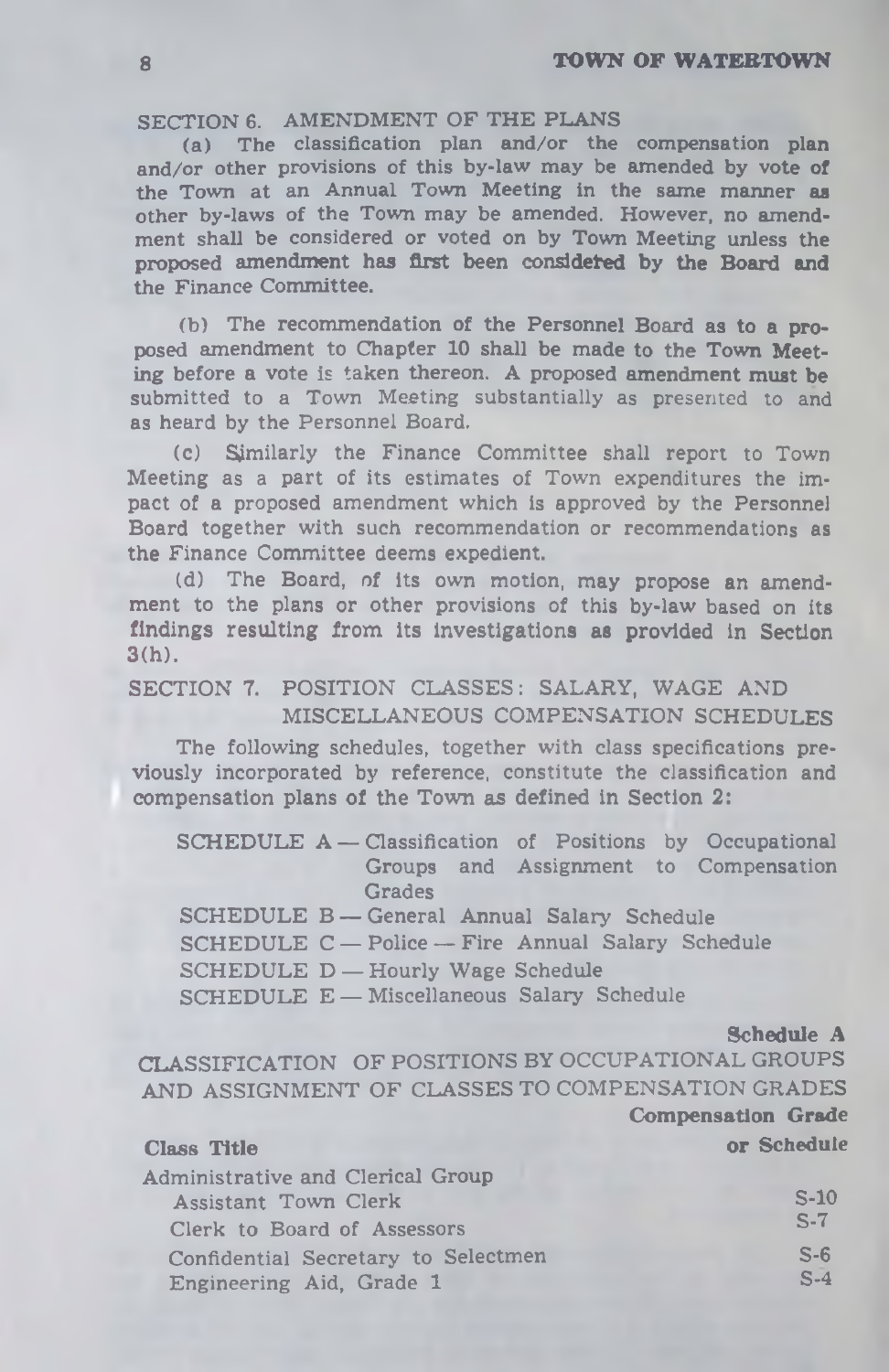| <b>Class Title</b>                                                                                                                               | <b>Compensation Grade</b> |             |
|--------------------------------------------------------------------------------------------------------------------------------------------------|---------------------------|-------------|
|                                                                                                                                                  |                           | or Schedule |
| Engineering Aid, Grade 2                                                                                                                         |                           | $S-8$       |
| Head Clerk                                                                                                                                       |                           | $S-8$       |
| Junior Clerk                                                                                                                                     |                           | $S-1$       |
| Junior Clerk-Stenographer                                                                                                                        |                           | $S-1$       |
| Junior Clerk-Typist                                                                                                                              |                           | $S-1$       |
| Permanent Assistant Registrar                                                                                                                    |                           | $S-4$       |
| Principal Account Clerk                                                                                                                          |                           | $S-6$       |
| Principal Clerk                                                                                                                                  |                           | $S-4$       |
| Principal Clerk-Stenographer                                                                                                                     |                           | $S-4$       |
| Principal Clerk-Typist                                                                                                                           |                           | $S-4$       |
| Senior Clerk                                                                                                                                     |                           | $S-2$       |
| Senior Clerk-Stenographer                                                                                                                        |                           | $S-2$       |
| Senior Clerk-Typist                                                                                                                              |                           | $S-2$       |
| Senior Clerk-Typist, Billing Machine Operator                                                                                                    |                           | $S-3$       |
| Telephone Operator                                                                                                                               |                           | $S-3$       |
| Water Registrar                                                                                                                                  |                           | $S-7$       |
| Custodian Group                                                                                                                                  |                           |             |
| Junior Building Custodian                                                                                                                        |                           | $S-7$       |
| Senior Building Custodian                                                                                                                        |                           | $S-10$      |
| Inspection Group<br>Health Inspector                                                                                                             |                           | $S-10$      |
| Inspector of Buildings                                                                                                                           |                           | $S-15$      |
| Inspector of Plumbing and Gas Fitting                                                                                                            |                           | $S-15$      |
| Sanitarian                                                                                                                                       |                           | $S-12$      |
| Sealer of Weights and Measures                                                                                                                   |                           | $S-12$      |
| Library Group                                                                                                                                    |                           |             |
| Library Assistant 1                                                                                                                              |                           | $L-1$       |
| Library Assistant 2                                                                                                                              |                           | $L-2$       |
| Library Assistant 3                                                                                                                              |                           | $L-3$       |
| Pre-Professional 1                                                                                                                               |                           | $L-4$       |
| Pre-Professional 2                                                                                                                               |                           | $L-5$       |
| Librarian 1                                                                                                                                      |                           | $L - 6$     |
| Librarian 2                                                                                                                                      |                           | $L-7$       |
| Librarian 3                                                                                                                                      |                           | $L-8$       |
| Assistant Library Director                                                                                                                       |                           | $L-9$       |
| Professional Group                                                                                                                               |                           |             |
| Civil Engineer, Grade 4                                                                                                                          |                           | $S-18$      |
| Hygienist                                                                                                                                        |                           | $X-1$       |
| Junior Civil Engineer, Grade 3 (Construction)<br>Limited to Engineering Dept. employee with<br>civil service rating of Jr. Civil Engineer, Grade | (a)                       | $S-14$      |
| 3 as of January 1, 1966                                                                                                                          |                           |             |
| Junior Civil Engineer, Grade 3                                                                                                                   |                           | $S-13$      |
| Public Health Nurse                                                                                                                              |                           | $S-9$       |
| Social Worker-Investigator, Veterans' Services                                                                                                   |                           | $S-8$       |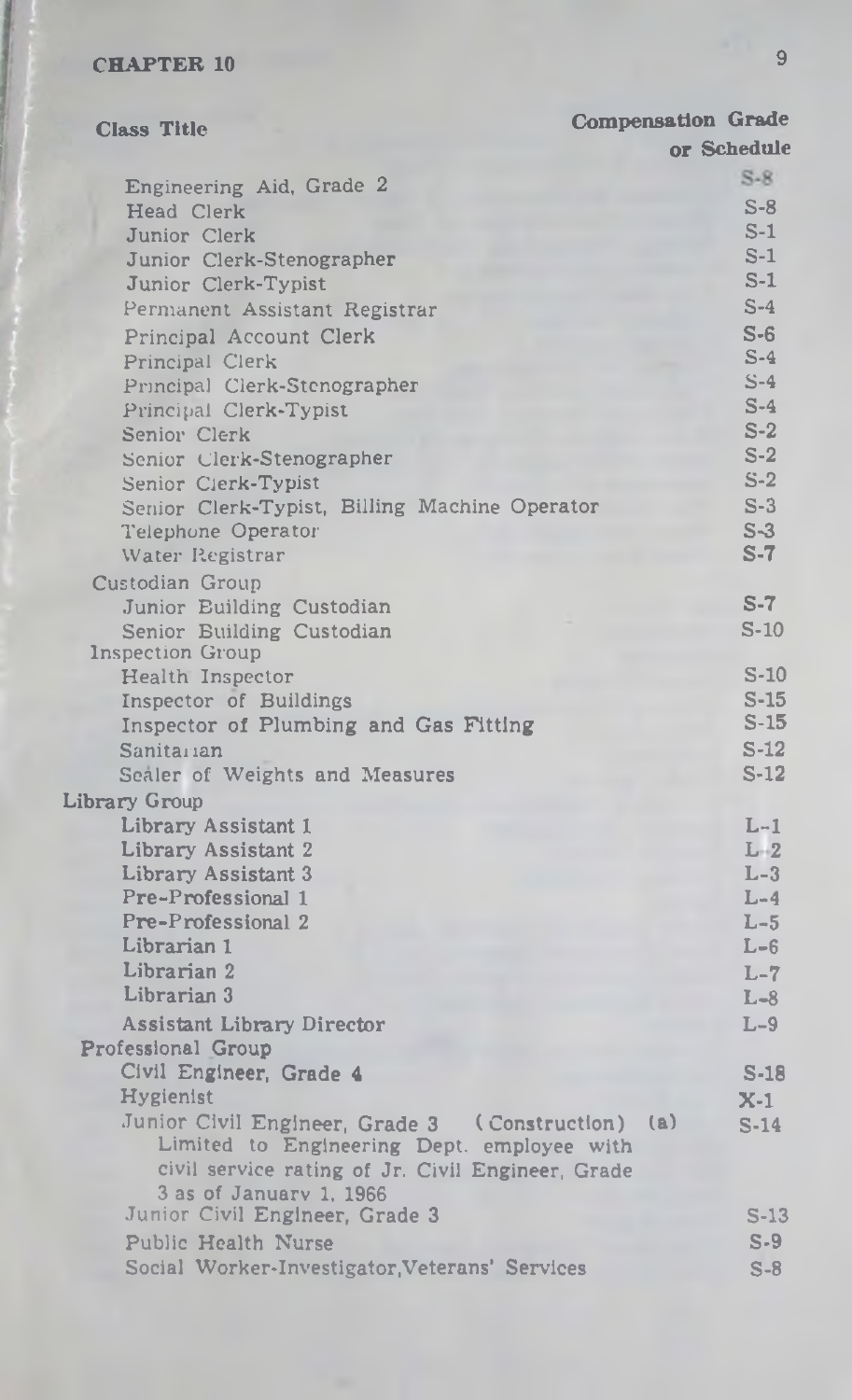| <b>Class Title</b>                           | <b>Compensation Grade</b><br>or Schedule |
|----------------------------------------------|------------------------------------------|
|                                              |                                          |
| Mechanical and Construction Group            |                                          |
| Assistant Superintendent of Water Department | $S-13$                                   |
| Assistant Superintendent of Wires            | $S-15$                                   |
| Building Maintenance Craftsman               | $S-11$                                   |
| <b>Cemetery Superintendent</b>               | $S-12$                                   |
| Fire Alarm Signal Operator                   | $X - 2$                                  |
| <b>Forestry Foreman</b>                      | $S-10$                                   |
| Highway Foreman                              | $S-10$                                   |
| Lineman, Wire Department                     | $S - 9$                                  |
| Electrician, Lineman, Wire Dept.             | $S-11$                                   |
| Electrician, Foreman, Wire Dept.             | $S-13$                                   |
| Motor Equipment Maintenance Foreman          | $S-12$                                   |
| Supervisor Foreman (Highway Department)      | $S-15$                                   |
| Supervisor of Incinerator                    | $S-11$                                   |
| Time Keeper<br>Water Construction Foreman    | $S - 9$                                  |
| Water Meter Inspector                        | $S-10$                                   |
|                                              | $S - 6$                                  |
| Labor Group                                  |                                          |
| Blacksmith                                   |                                          |
| Carpenter                                    | $W-6$                                    |
| Cement Finisher                              | $W-8$                                    |
| Construction Handyman                        | $W-6$                                    |
|                                              | $W-4$                                    |
| Crane Operator                               | $W-7$                                    |
| Garageman                                    | $W-4$                                    |
| Grader Operator                              | $W-7$                                    |
| Incinerator Maintenance Repairman            | $W-7$                                    |
| Laborer (Semi-Skilled)                       | $W-2$                                    |
| Laborer (Skilled)                            | $W-3$                                    |
| Laborer (Unskilled)                          | $W-1$                                    |
| <b>Mason</b>                                 | $W-6$                                    |
| Motor Equipment Operator, Grade 1            | $W-3$                                    |
| Motor Equipment Operator, Grade 2            | $W-4$                                    |
| Motor Equipment Operator, Grade 3            | $W-5$                                    |
| Motor Equipment Repairman                    | $W-8$                                    |
| Painter                                      | $W-4$                                    |
| Parking Meter Collector and Maintenance      | Man<br>$W-6$                             |
| Shovel Operator                              | $W-9$                                    |
| Sign Painter                                 | $W-6$                                    |
| <b>Stoker</b>                                | $W-3$                                    |
| Storekeeper                                  | $W-8$                                    |
| Tin Knocker - Spray Painter                  | $W-6$                                    |
| <b>Tree Climber</b>                          | $W-5$                                    |
| Tree Surgeon                                 | $W-5$                                    |
| Water Meter Tester and Repairer              | $W-6$                                    |
| Water System Maintenance Craftsman           | $W-6$                                    |
|                                              |                                          |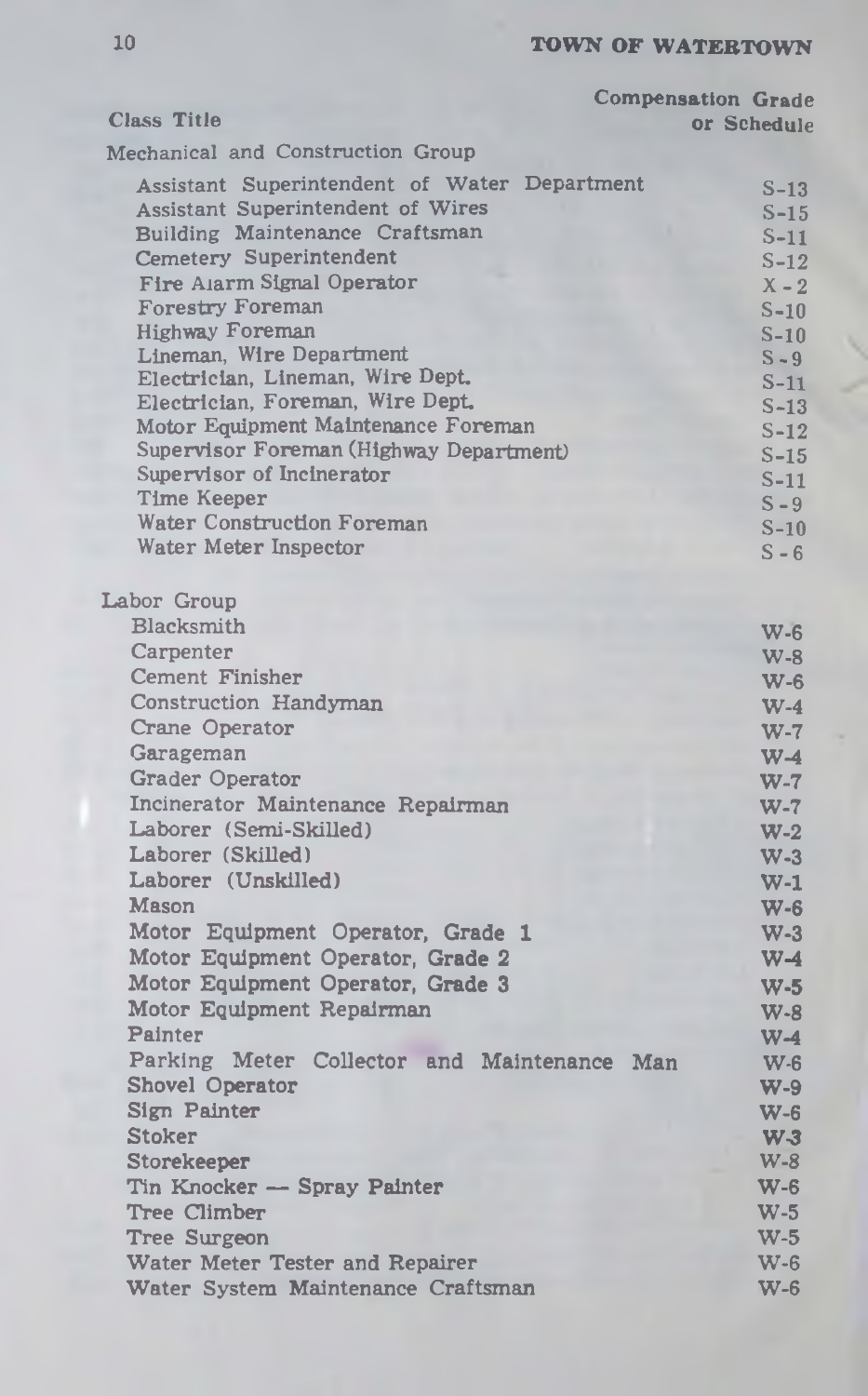| or Schedule<br>Mechanical and Construction Group (continued)<br>$W_{\text{c}}$<br>Weigh Clerk<br>W-6<br>Welder<br><b>W-10</b><br>Working Foreman<br>$W-10$<br>Working Foreman - Carpenter<br><b>Fublic Safety Group</b><br>$PF-1$<br>Ambulance Driver, Motor Equipment Utility Man<br>$PF-4$<br>Deputy Fire Chief<br>$PF-3$<br>Fire Captain<br>$PF-1$<br>Fire Fighter<br>$PF-2$<br>Fire Lieutenant<br>$X-2$<br>Head Clerk (Fire Dept.)<br>Limited to position on January 1, 1966 of Head<br>Clerk Position in the Police Department with<br>rating of Stenographer-Clerk and of the clerical<br>positions in the Fire Department with rating<br>of Head Clerk<br>Mechanician Fire Department<br>$PF-2$<br>Patrolman<br>$PF-1$<br>Police Captain<br>$PF-4$<br>Police Lieutenant<br>$PF-3$<br><b>Police Sergeant</b><br>$PF-2$<br>Stenographer - Clerk (Male) (Police)<br>$X-2$<br>Supervisory Group<br>Adminis rative Assistant to the Selectmen<br>$X - 3$<br>Assistant Superintendent of Highway Department<br>$S-19$<br>Commissioner of Veterans' Services<br>$S-17$<br>Fire Chief<br>$PF-5$ |
|------------------------------------------------------------------------------------------------------------------------------------------------------------------------------------------------------------------------------------------------------------------------------------------------------------------------------------------------------------------------------------------------------------------------------------------------------------------------------------------------------------------------------------------------------------------------------------------------------------------------------------------------------------------------------------------------------------------------------------------------------------------------------------------------------------------------------------------------------------------------------------------------------------------------------------------------------------------------------------------------------------------------------------------------------------------------------------------------|
|                                                                                                                                                                                                                                                                                                                                                                                                                                                                                                                                                                                                                                                                                                                                                                                                                                                                                                                                                                                                                                                                                                |
|                                                                                                                                                                                                                                                                                                                                                                                                                                                                                                                                                                                                                                                                                                                                                                                                                                                                                                                                                                                                                                                                                                |
|                                                                                                                                                                                                                                                                                                                                                                                                                                                                                                                                                                                                                                                                                                                                                                                                                                                                                                                                                                                                                                                                                                |
|                                                                                                                                                                                                                                                                                                                                                                                                                                                                                                                                                                                                                                                                                                                                                                                                                                                                                                                                                                                                                                                                                                |
|                                                                                                                                                                                                                                                                                                                                                                                                                                                                                                                                                                                                                                                                                                                                                                                                                                                                                                                                                                                                                                                                                                |
|                                                                                                                                                                                                                                                                                                                                                                                                                                                                                                                                                                                                                                                                                                                                                                                                                                                                                                                                                                                                                                                                                                |
|                                                                                                                                                                                                                                                                                                                                                                                                                                                                                                                                                                                                                                                                                                                                                                                                                                                                                                                                                                                                                                                                                                |
|                                                                                                                                                                                                                                                                                                                                                                                                                                                                                                                                                                                                                                                                                                                                                                                                                                                                                                                                                                                                                                                                                                |
|                                                                                                                                                                                                                                                                                                                                                                                                                                                                                                                                                                                                                                                                                                                                                                                                                                                                                                                                                                                                                                                                                                |
|                                                                                                                                                                                                                                                                                                                                                                                                                                                                                                                                                                                                                                                                                                                                                                                                                                                                                                                                                                                                                                                                                                |
|                                                                                                                                                                                                                                                                                                                                                                                                                                                                                                                                                                                                                                                                                                                                                                                                                                                                                                                                                                                                                                                                                                |
|                                                                                                                                                                                                                                                                                                                                                                                                                                                                                                                                                                                                                                                                                                                                                                                                                                                                                                                                                                                                                                                                                                |
|                                                                                                                                                                                                                                                                                                                                                                                                                                                                                                                                                                                                                                                                                                                                                                                                                                                                                                                                                                                                                                                                                                |
|                                                                                                                                                                                                                                                                                                                                                                                                                                                                                                                                                                                                                                                                                                                                                                                                                                                                                                                                                                                                                                                                                                |
|                                                                                                                                                                                                                                                                                                                                                                                                                                                                                                                                                                                                                                                                                                                                                                                                                                                                                                                                                                                                                                                                                                |
|                                                                                                                                                                                                                                                                                                                                                                                                                                                                                                                                                                                                                                                                                                                                                                                                                                                                                                                                                                                                                                                                                                |
|                                                                                                                                                                                                                                                                                                                                                                                                                                                                                                                                                                                                                                                                                                                                                                                                                                                                                                                                                                                                                                                                                                |
|                                                                                                                                                                                                                                                                                                                                                                                                                                                                                                                                                                                                                                                                                                                                                                                                                                                                                                                                                                                                                                                                                                |
|                                                                                                                                                                                                                                                                                                                                                                                                                                                                                                                                                                                                                                                                                                                                                                                                                                                                                                                                                                                                                                                                                                |
|                                                                                                                                                                                                                                                                                                                                                                                                                                                                                                                                                                                                                                                                                                                                                                                                                                                                                                                                                                                                                                                                                                |
|                                                                                                                                                                                                                                                                                                                                                                                                                                                                                                                                                                                                                                                                                                                                                                                                                                                                                                                                                                                                                                                                                                |
|                                                                                                                                                                                                                                                                                                                                                                                                                                                                                                                                                                                                                                                                                                                                                                                                                                                                                                                                                                                                                                                                                                |
|                                                                                                                                                                                                                                                                                                                                                                                                                                                                                                                                                                                                                                                                                                                                                                                                                                                                                                                                                                                                                                                                                                |
|                                                                                                                                                                                                                                                                                                                                                                                                                                                                                                                                                                                                                                                                                                                                                                                                                                                                                                                                                                                                                                                                                                |
| Health Officer and Agent<br>$S-16$                                                                                                                                                                                                                                                                                                                                                                                                                                                                                                                                                                                                                                                                                                                                                                                                                                                                                                                                                                                                                                                             |
| Library Director<br>$L-10$<br>Police Chief                                                                                                                                                                                                                                                                                                                                                                                                                                                                                                                                                                                                                                                                                                                                                                                                                                                                                                                                                                                                                                                     |
| $PF-5$<br>Purchasing Agent                                                                                                                                                                                                                                                                                                                                                                                                                                                                                                                                                                                                                                                                                                                                                                                                                                                                                                                                                                                                                                                                     |
| $S-19$<br>Recreation Director                                                                                                                                                                                                                                                                                                                                                                                                                                                                                                                                                                                                                                                                                                                                                                                                                                                                                                                                                                                                                                                                  |
| $S-16$<br>Superintendent, Highway Department                                                                                                                                                                                                                                                                                                                                                                                                                                                                                                                                                                                                                                                                                                                                                                                                                                                                                                                                                                                                                                                   |
| $S-21$<br>Superintendent of Parks<br>$S-14$                                                                                                                                                                                                                                                                                                                                                                                                                                                                                                                                                                                                                                                                                                                                                                                                                                                                                                                                                                                                                                                    |
| Superintendent, Water Department<br>$S-16$                                                                                                                                                                                                                                                                                                                                                                                                                                                                                                                                                                                                                                                                                                                                                                                                                                                                                                                                                                                                                                                     |
| Superintendent, Wire Department<br>$S-17$                                                                                                                                                                                                                                                                                                                                                                                                                                                                                                                                                                                                                                                                                                                                                                                                                                                                                                                                                                                                                                                      |
| Town Engineer<br>$S-20$                                                                                                                                                                                                                                                                                                                                                                                                                                                                                                                                                                                                                                                                                                                                                                                                                                                                                                                                                                                                                                                                        |

### GENERAL ANNUAL SALARY SCHEDULE SCHEDULE B

## Compensation

| Grade | Min.  |               | Ш          | IV         | V.          | VI            | Max   |
|-------|-------|---------------|------------|------------|-------------|---------------|-------|
| $S-1$ | 3.605 | 3.760<br>Min. | 3,915<br>П | 4,075<br>Π | 4.235<br>IV | 4.390<br>Max. | 4,555 |
| $S-2$ |       | 4.555         | 4,730      | 4,900      | 5.075       | 5,255         |       |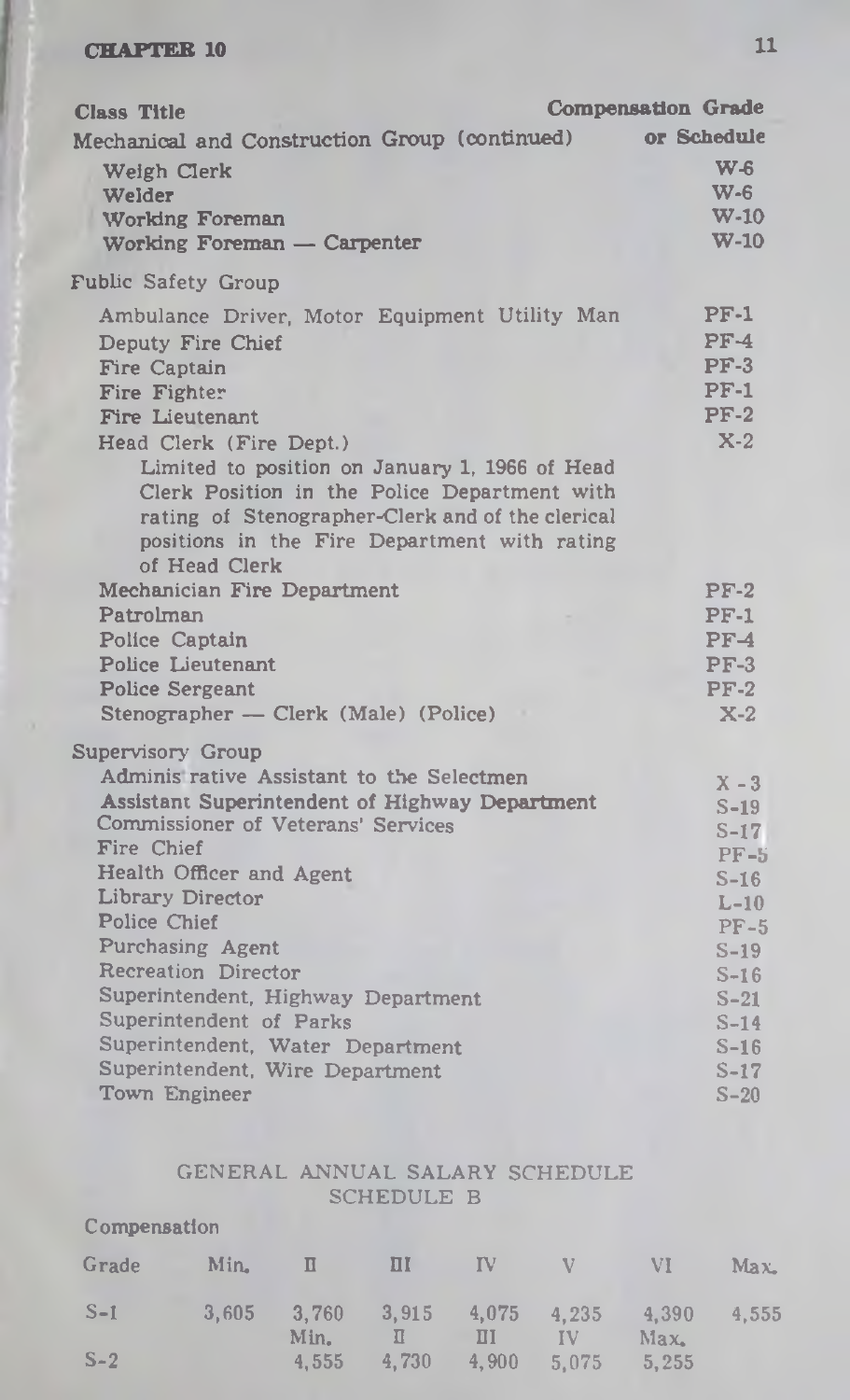| $S-3$  | 5,075  | 5,255  | 5,450  | 5,660  | 5,865   |
|--------|--------|--------|--------|--------|---------|
| $S-4$  | 5,255  | 5,450  | 5,660  | 5,865  | 6,080   |
| $S-5$  | 5,450  | 5,660  | 5,865  | 6,080  | 6,310   |
| $S-6$  | 5,660  | 5,865  | 6,080  | 6,310  | 6,575   |
| S-7    | 5,865  | 6,080  | 6,310  | 6,575  | 6,845   |
| $S-8$  | 6,080  | 6,310  | 6,575  | 6,845  | 7,115   |
| $S-9$  | 6,310  | 6,575  | 6,845  | 7,115  | 7,385   |
| S-10   | 6,575  | 6,845  | 7,115  | 7,385  | 7,685   |
| S-11   | 6,845  | 7,115  | 7,385  | 7,685  | 7,995   |
| $S-12$ | 7.115  | 7,385  | 7,685  | 7,995  | 8,320   |
| $S-13$ | 7,385  | 7,685  | 7,995  | 8,320  | 8,690   |
| $S-14$ | 7,685  | 7,995  | 8,320  | 8,690  | 9,060   |
| $S-15$ | 7,995  | 8,320  | 8,690  | 9,060  | 9,435   |
| $S-16$ | 8,320  | 8,690  | 9,060  | 9,435  | 9,810   |
| S-17   | 8,690  | 9,060  | 9,435  | 9,810  | 10,190  |
| $S-18$ | 9,060  | 9,435  | 9,810  | 10,190 | 10,565  |
| $S-19$ | 9,435  | 9,810  | 10,190 | 10,565 | 10,940  |
| $S-20$ | 10,185 | 10,560 | 10,940 | 11,320 | 11,705  |
| $S-21$ | 11,040 | 11,590 | 12,150 | 12,700 | 13,240* |
|        |        |        |        |        |         |

**^Present Incumbent to be paid at a rate of \$14,000**

# **POLICE-FIRE ANNUAL SALARY SCHEDULE**

| Compensation<br>Grade | Min. | П    | Ш              | Schedule C<br>Max. |
|-----------------------|------|------|----------------|--------------------|
| $PF-1$<br>$PF-2$      | 7780 | 8000 | 8218<br>9213   | 8500<br>9520       |
| $PF-3$<br>$PF-4$      |      |      | 10200<br>11186 | 10540<br>11560     |
| $PF-5$                |      |      | 13167          | 13920              |

## **HOURLY WAGE SCHEDULE SCHEDULE D**

| Compensation |      |      |      |
|--------------|------|------|------|
| Grade        | Min. | п    | Max. |
| $W-1$        | 2.74 | 2.82 | 2,90 |
| $W - 2$      | 2,77 | 2.85 | 2.93 |
| $W - 3$      | 2.82 | 2.95 | 2,98 |
| $W - 4$      | 2,87 | 2.95 | 3,03 |
| $W-5$        | 2.92 | 3,00 | 3.09 |
| $W - 6$      | 2.97 | 3.06 | 3.15 |
| $W - 7$      | 3,02 | 3.12 | 3,22 |
| $W - 8$      | 3.09 | 3.19 | 3.29 |
| $W - 9$      | 3.14 | 3,25 | 3.36 |
| $W-10$       | 3,23 | 3,33 | 3.43 |
|              |      |      |      |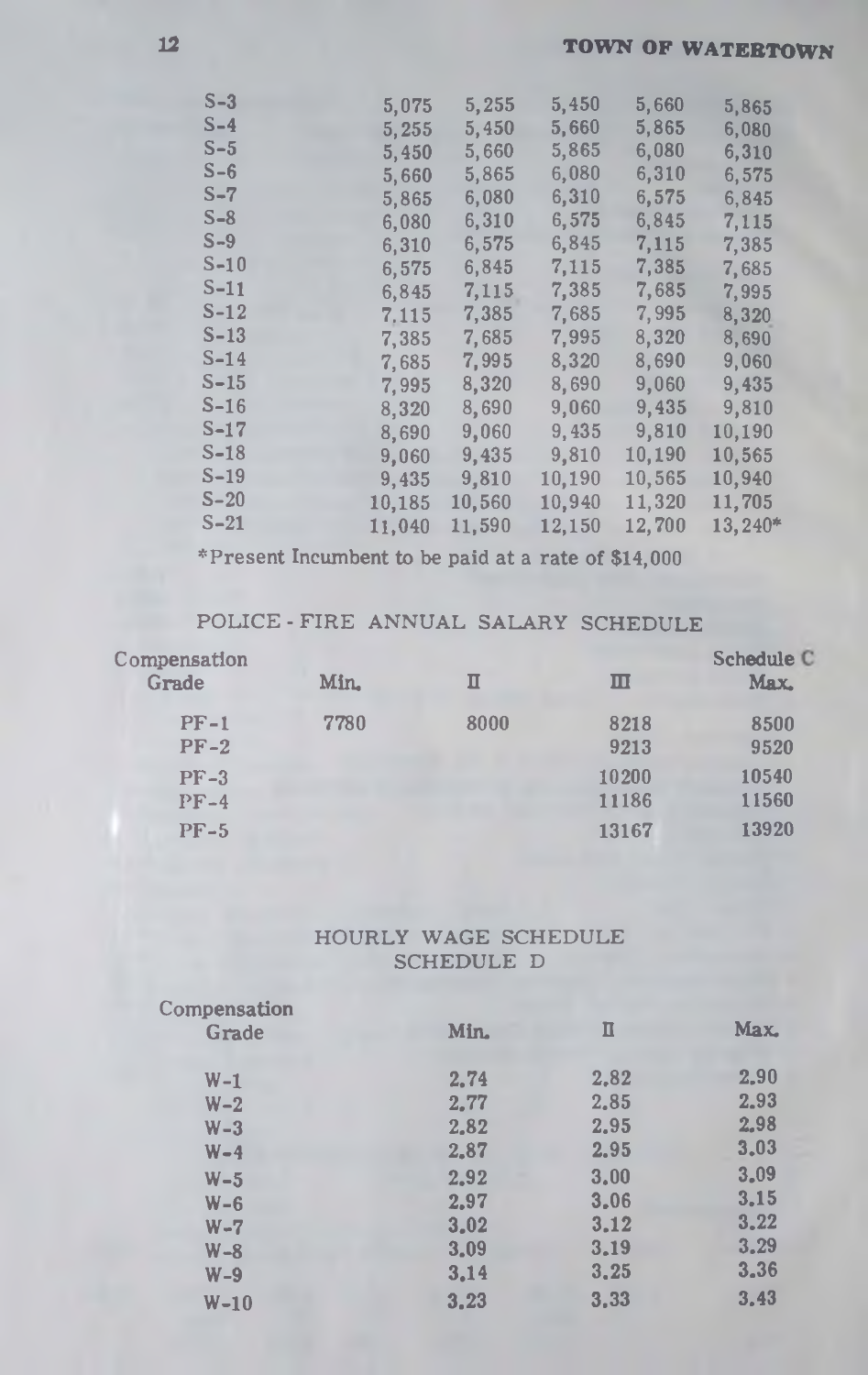#### MISCELLANEOUS SALARY SCHEDULE SCHEDULE F

| Grade   | Min.  |      | ш    | IV   | Max. |
|---------|-------|------|------|------|------|
| $X-1$   | 3540  | 3705 | 3865 | 4035 | 4200 |
| $X - 2$ | 7727  | 8000 | 8218 | 8500 |      |
| $X-3$   | 12000 |      |      |      |      |

#### LIBRARY ANNUAL SALARY SCHEDULE SCHEDULE G

| <b>COMPENSATION</b> |       |       |               |       |       |
|---------------------|-------|-------|---------------|-------|-------|
| Grade               | Min.  | П     | $\mathbf{II}$ | IV    | Max   |
| $L-1$               | 4000  | 4200  | 4400          | 4600  | 4800  |
| $L-2$               | 4800  | 5050  | 5300          | 5550  | 5800  |
| $L-3$               | 5200  | 5450  | 5700          | 5950  | 6200  |
| $L-4$               | 5600  | 5950  | 6300          | 6650  | 7000  |
| $L-5$               | 6000  | 6350  | 6700          | 7050  | 7400  |
| $L - 6$             | 6300  | 6700  | 7100          | 7500  | 7900  |
| L-7                 | 6700  | 7100  | 7500          | 7900  | 8300  |
| $L-8$               | 7100  | 7500  | 7900          | 8300  | 8700  |
| $L-9$               | 9000  | 9500  | 10000         | 10500 | 11000 |
| $L - 10$            | 10000 | 10500 | 11000         | 11500 | 12000 |
|                     |       |       |               |       |       |

#### SECTION 8. PART-TIME POSITIONS CLASSIFIED IN THE ADMINISTRATIVE AND CLERICAL GROUP

Employees occupying administrative or clerical position in parttime employment which may be continous employment or which may constitute intermittent or casual service shall be compensate 1 at hourly rates appearing in the following schedule which is hereby incorporated in the Compensation Plan:

| Grade | Min. |      | Ш    | IV   | V    | VI.  | Max. |
|-------|------|------|------|------|------|------|------|
| $S-1$ | 1.85 | 1.93 | 2.01 | 2.09 | 2.17 | 2.25 | 2.34 |
| $S-2$ |      | 2.34 | 2.43 | 2.51 | 2.60 | 2.69 |      |
| $S-3$ |      | 2.60 | 2.69 | 2.80 | 2.90 | 3.01 |      |
| $S-4$ |      | 2.69 | 2.80 | 2.90 | 3.01 | 3.13 |      |
| $S-5$ |      | 2.80 | 2.90 | 3.01 | 3.13 | 3.24 |      |
| $S-6$ |      | 2.90 | 3.01 | 3.13 | 3.24 | 3.37 |      |

#### **SECTION 9. WORK WEEK**

The work week for full-employment in each occupational group shall be as follows: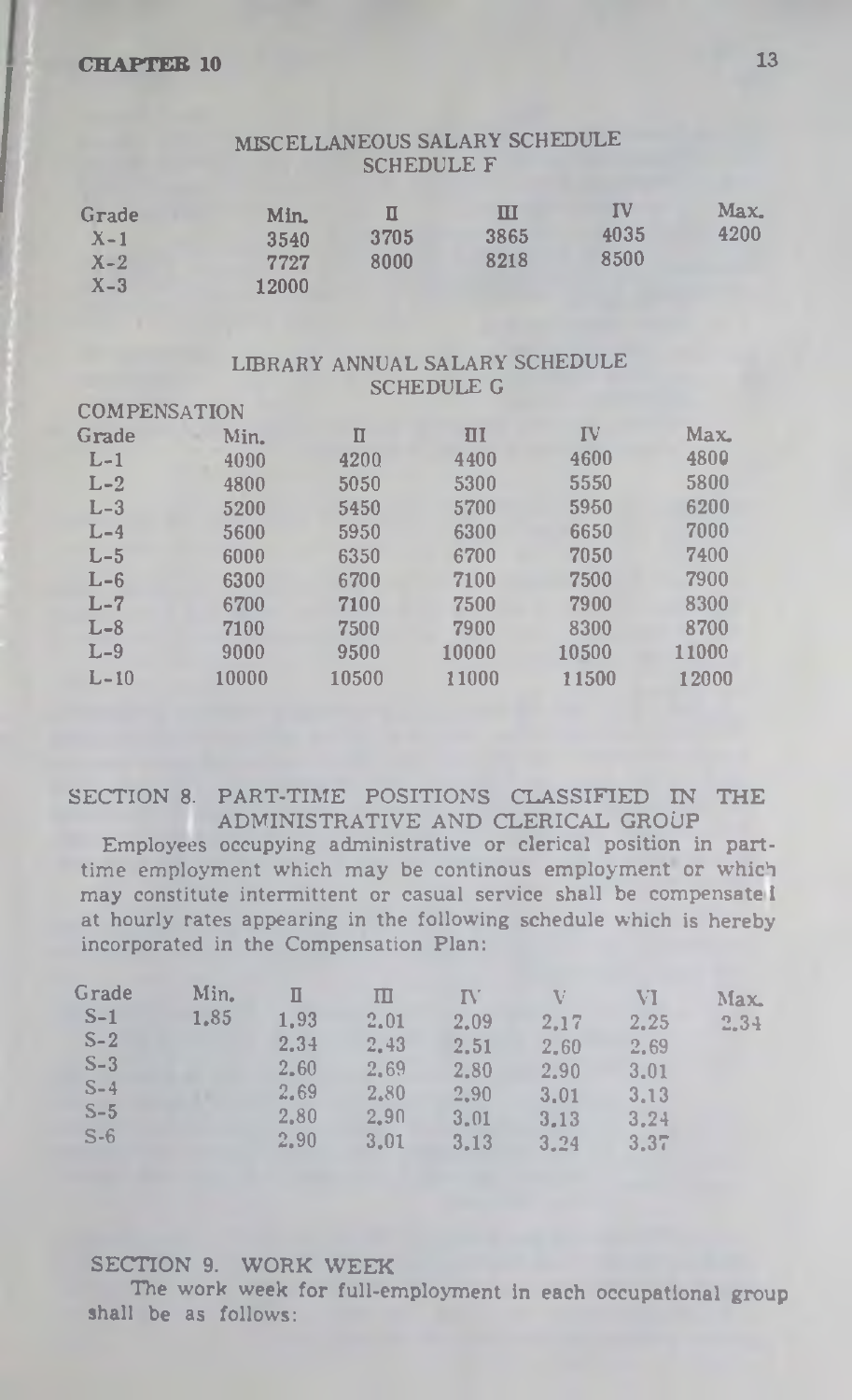## **14 TOWN OF WATERTOWN**

| Work Week                                              |
|--------------------------------------------------------|
| 37.5 Hours                                             |
| 40 Hours                                               |
| As required                                            |
| As required                                            |
|                                                        |
| 42 Hours                                               |
| 40 Hours                                               |
| 40 Hours                                               |
|                                                        |
| <b>As required</b>                                     |
| 42 Hours                                               |
| As required                                            |
| .Which may be computed as the average work-week for an |
|                                                        |

## SECTION 10. INITIAL APPLICATION OF THE COMPENSA-**TION PLAN**

**(a) Upon adoption of this amended by-law at an annual Town Meeting, the rate of each eligible employee occupying a position in the classification plan shall be adjusted retroactive to January 1 of the year of adoption.**

**(b) The rate of each eligible employee shall be adjusted to the same corresponding step rate in his designated compensation grade of Section 7 as the step rate which he occupied as of January first of the year of adoption. His corresponding step rate shall be determined by the same number of increments below maximum. If more step rates are in his old than in his new compensation grade, the adjustment shall be at least to the minimum rate of the new compensation grade.)**

**(c) The adjustment of the rate of an individual employee as provided in the preceding paragraph shall, however, be subject to the following limitation:**

- **(1) If the amount of the increase is in excess of \$500.00, the first year adjustment shall be limited to \$500.00.**
- **(2) The balance of the initial adjustment determined by paragraph (b) of this section shall be paid to the eligible employee in the second year following adoption of the compensation plan in addition to any further increment for which the employee may be eligible during that year.**

**(d) If the minimum rate of an employee's old compensation grade is higher than the minimum rate of his new compensation grade and if his rate is at the old minimum at the time of adoption, his adjustment shall be to the step rate of the new compensation grade which is next above the old minimum rate.**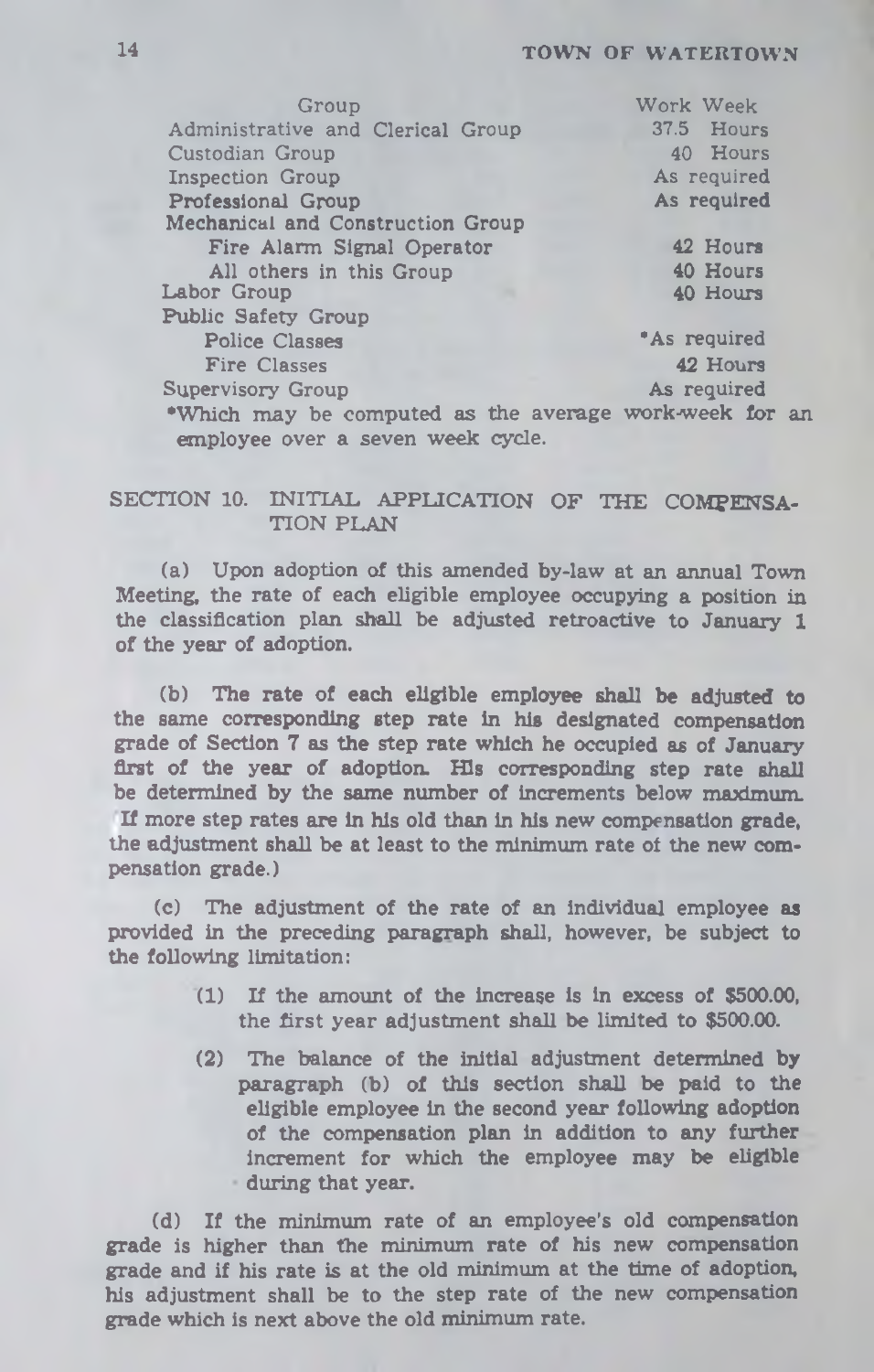(e) If an employee's rate at the time of adoption is above the maximum rate of his appropriate new compensation grade, his rate shall become a personal rate and as defined in .Section 2 shall apply to the subject employee and not to the position.

(f) Following adoption of this by-law and application of rates in Section 7 as provided in the preceding sub-sections, employees shall be eligible for subsequent pay adjustments on anniversary dates as set forth in Section 5 (e).

(g) Nothing in this section shall be construed as authorizing adjustment to any rate above the maximum rate in the range of the compensation grade.

#### SECTION 11. OVERTIME COMPENSATION

(a) Administration and Clerical Group

An employee occupying a position classified in this group is not entitled to overtime compensation. He may be granted compensatory time off at the discretion of his departmental head for hours worked in excess of those constituting his established work week as set forth in Section 9.

(b) Custodian Group

An employee occupying a position classified in this group shall receive compensation for hours worked in excess of those constituting his established work week at straight time determined by dividing his weekly rate by forty (40).

(c) Inspection and Professional Group

An employee occupying a position classified in one of these two groups is not entitled to overtime compensation as set forth in Section 9.

(d) Mechanical and Construction Group

Employees occupying positions classified in this group are normally not eligible for compensation for hours worked in excess of those constituting the work week for this group as set forth in Section 9. In the event of special circumstances which may require such overtime services on the part of an employee, the Personnel Board may approve compensation to the employee at straight time upon application of the department head setting forth the nature and extent of such services.

The Personnel Board may also grant blanket approval upon application of a department head for the payment of overtime at straight time to employees occupying positions in the Mechanical and Construction Group for services which may be required under emergency conditions.

Payment of overtime compensation to an employee occupying & position in this group will not be made without Personnel Board approval either before or after the fact.

(e) Labor Group

An employee occupying a position in this group shall be compensated at one and one-half times his regular hourly rate for hours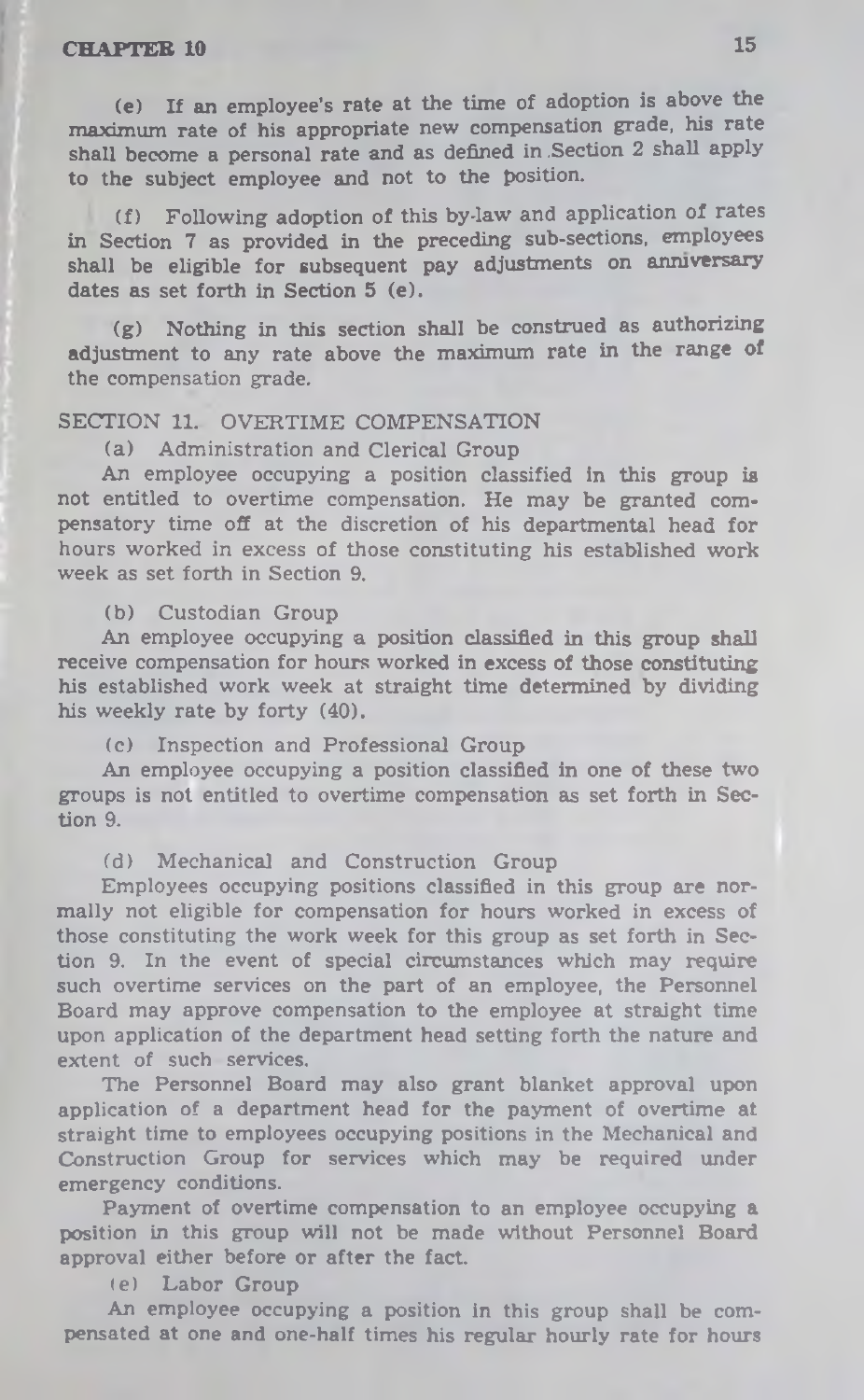**worked in excess of eight hours during a regularly assigned work day and for all hours worked on other than a regularly assigned work day provided that he has been credited with forty hours pay at his regular rate for five consecutively assigned work days prior to performing work on the non-assigned work day.**

- **(f) Public Safety Group**
	- **(1) If an employee whose position is in one of the police classifications is required, except for court appearances, to be on duty for any period in excess of his regular hours of duty as from time to time established, he may be given time off equal to such period of overtime duty or if time off cannot be given by reason of personnel shortage or other cause, he may be paid for such period of overtime duty at such an hourly rate as may be determined by the authority in charge of the department, which rate shall in no event be less than the hourly rate of his regular compensation for his average weekly hours of regular duty.**
	- **(2) If an employee whose position is in one of the fire classifications shall be required to be on duty for any period of time in excess of his regular hours of duty, as from time to time established, he may be given time off equal to such period of overtime duty, or if time off cannot be given by reason of a personnel shortage or other cause, he may be paid for such period of overtime duty at such hourly rate as may be determined by the authority in charge of the fire department, which rate shall in no event be less than the hourly rate of his regular compensation for his average weekly hours of regular duty.**

#### **SECTION 12. PAID HOLIDAYS**

**The following days or dates shall be recognized as legal (a) the meaning of this bylaw: holidays within**

**New Year's Day Washington's Birthday Patriots Day Memorial Day Independence Day Labor Day Columbus Day Veterans' Day Thanksgiving Day**

**First day of January 22nd of February 19th of April 30th of May 4th of July First Monday of September 12th of October 11th of November The Thursday in November so proclaimed 25th of December**

**Christmas Day**

**on which days or dates employees shall be excused from all duty not required to maintain essential Town service.**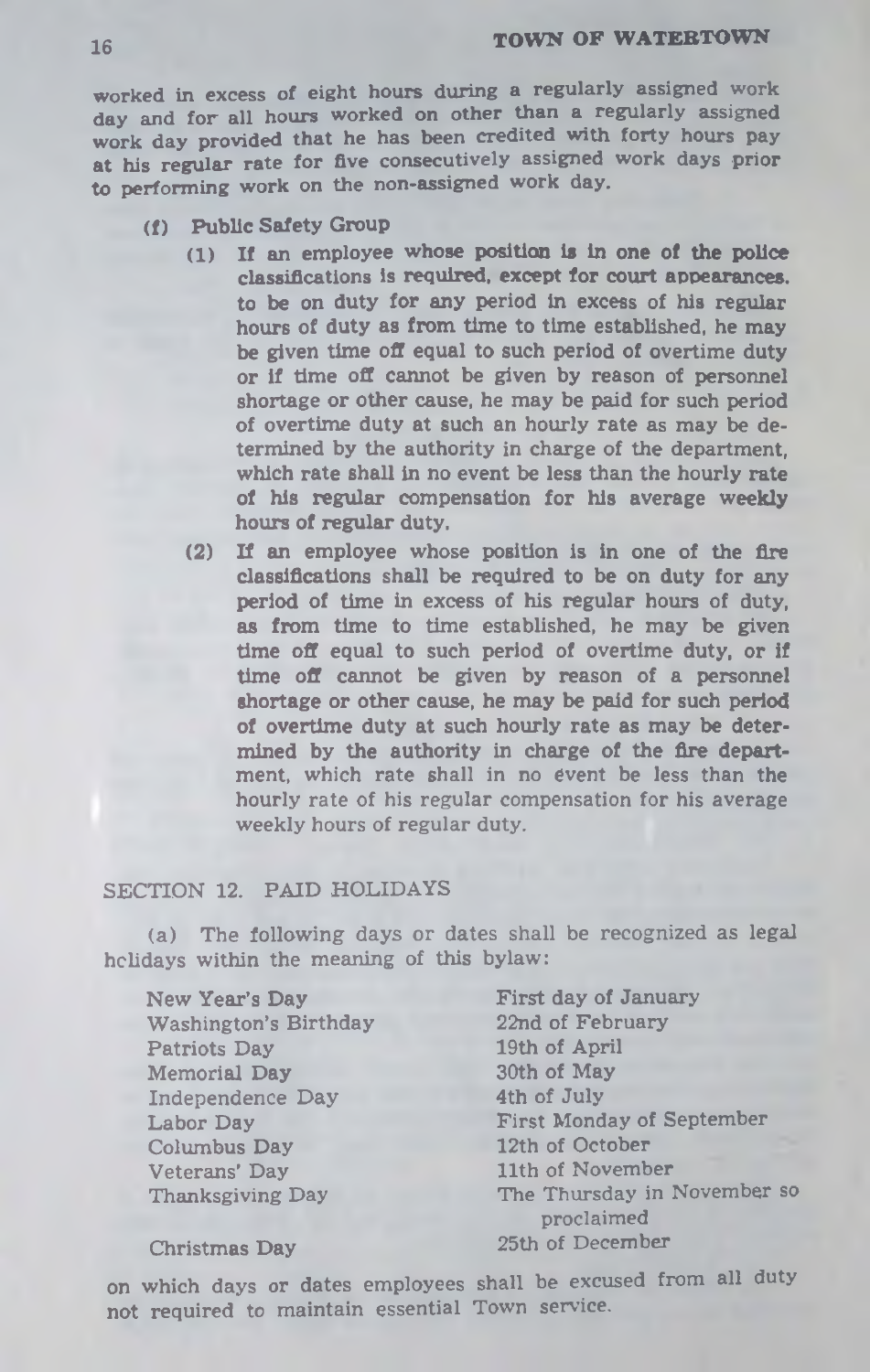(b) Every employee in full-time employment shall be entitled to these designated holidays on the following terms:

- (1) If paid on an hourly basis he shall receive one day s pay at his regular rate based on the number of hours regularly worked on the day which the designated holiday occurs;
- (2) If paid on a weekly, monthly or similar basis, he shall be granted each designated holiday without loss in pay.

(c) Payment under the provisions of this section shall be made provided the eligible employee shall have worked on his last regularly scheduled working day prior to and his next regularly scheduled working day following such holiday, or was in full pay status on such preceding and following days in accordance with other provisions of this by-law.

(d) An employee occupying a position classified in the Mechanical and Construction or Labor groups who, because of a rotation of shifts, works different days in successive weeks shall be granted, in each year in which the number of holidays falling on his regular days off Is in excess of the number of holidays in that year falling on Saturday, additional days off equal to the excess.

(e) An employee occupying a position classified in the Custodian, Mechanical and Construction or Labor groups who performs work on one of the days or dates designated in sub-section (a) shall be paid at his regular rate for such day or date in addition to the amount to which he is entitled under sub-section (b) unless such work is performed during a tour of duty which began on the day preceding the holiday.

(f) An employee occupying a position classified in the Custodian or Mechanical and Construction groups shall be paid at his regular rate for work performed on Saturday of a week in which one of the days or dates designated in subsection (a) occurs, provided the work performed is that which was scheduled for the day of the holiday.

(g) An employee occupying a position classified in the Public Safety group in one of the police classifications shall be entitled to compensation in addition to that provided under sub-section (b) in accordance with the provisions of Chapter 268, Section I7A of the Acts of 1952 accepted by the Town on April 4, 1955.

(h) An employee occupying a position classified in the Public Safety group in one of the fire classifications shall be entitled to compensation in addition to that provided under sub-section (b) in accordance with the provisions of Chapter 640 of the Acts of 1953 accepted by the Town on April 4, 1955.

(i) Employees occupying positions classified in the Administrative and Clerical. Inspection, Professional and Supervisory groups shall not be entitled to additional compensation for work performed on one of the days or dates designated in sub-section (a).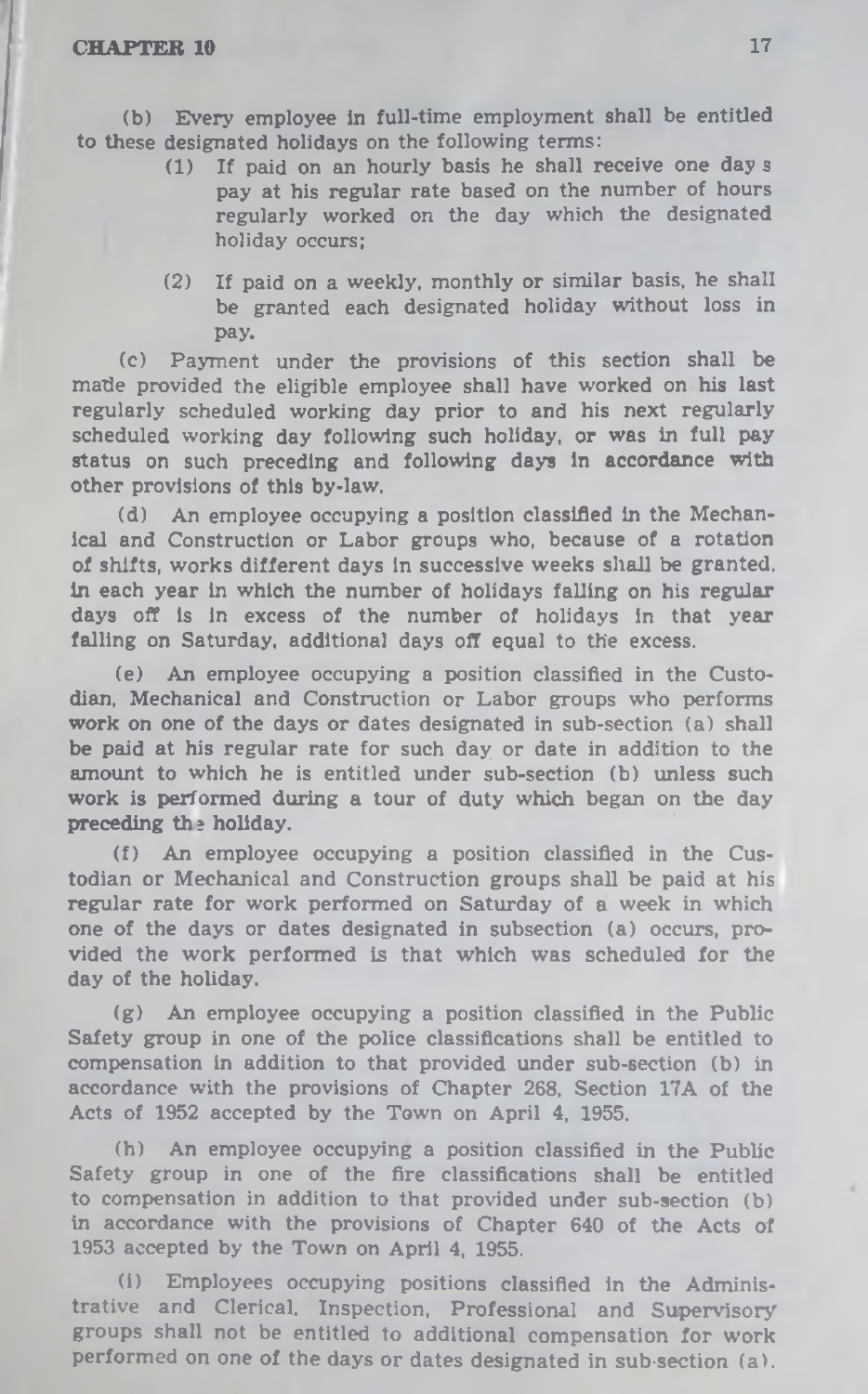(j) W henever one of the holidays set forth in sub-section (a) falls on a Sunday, the following day shall be the legal holiday.

## **SECTION** 13. VACATION LEAVE

Eligible employees shall be entitled to vacation leave as provided in Chapter 3, Section 28 of the by-laws of the Town.

#### SECTION 14. SICK LEAVE

Eligible employees shall be entitled to sick leave as provided in Chapter 3, Section 28 of the by-laws of the Town.

### SECTION 15. PHYSICAL EXAMINATION

Every person hereinafter employed by the Town in a position included in the Classification Plan except when performing casual service, shall undergo a physical examination satisfactory to the Contributory Retirement Board. The examining physician shall be appointed by the Board of Selectmen and shall render a sealed report of his findings to the Personnel Board having the name of the applicant written on the envelope. After receipt of the report has been entered on the Personnel Board's records, such report shall be deposited with the Contributory Retirement Board for safe-keeping, the contents subject to future view only by a physician designated by the Selectmen, otherwise the report shall be confidential.

#### SECTION 16. CIVIL SERVICE

Nothing in this by-law shall be construed to conflict with Chapter 31 of the General Laws.

#### SECTION 17. EFFECT OF PARTIAL INVALIDITY

The invalidity of any section or provision of this by-law shall not invalidate any other section or provision thereof.

#### **SECTION 18.**

**'There shall be added to the annual compensation of each full time employee under this Chapter, the sum of one hundred dollars (\$100.00) after completion of ten years of continuous employment and an additional fifty dollars (\$50.00) after completion of each and every additional five years of continuous full employment'**

Interruption of such employment for the purpose of performing military service shall not be deemed to break the continuity of service with the deparments of the Town under this Chapter provided that no employment other than military service is entered into by the employee during the period of said interruption.